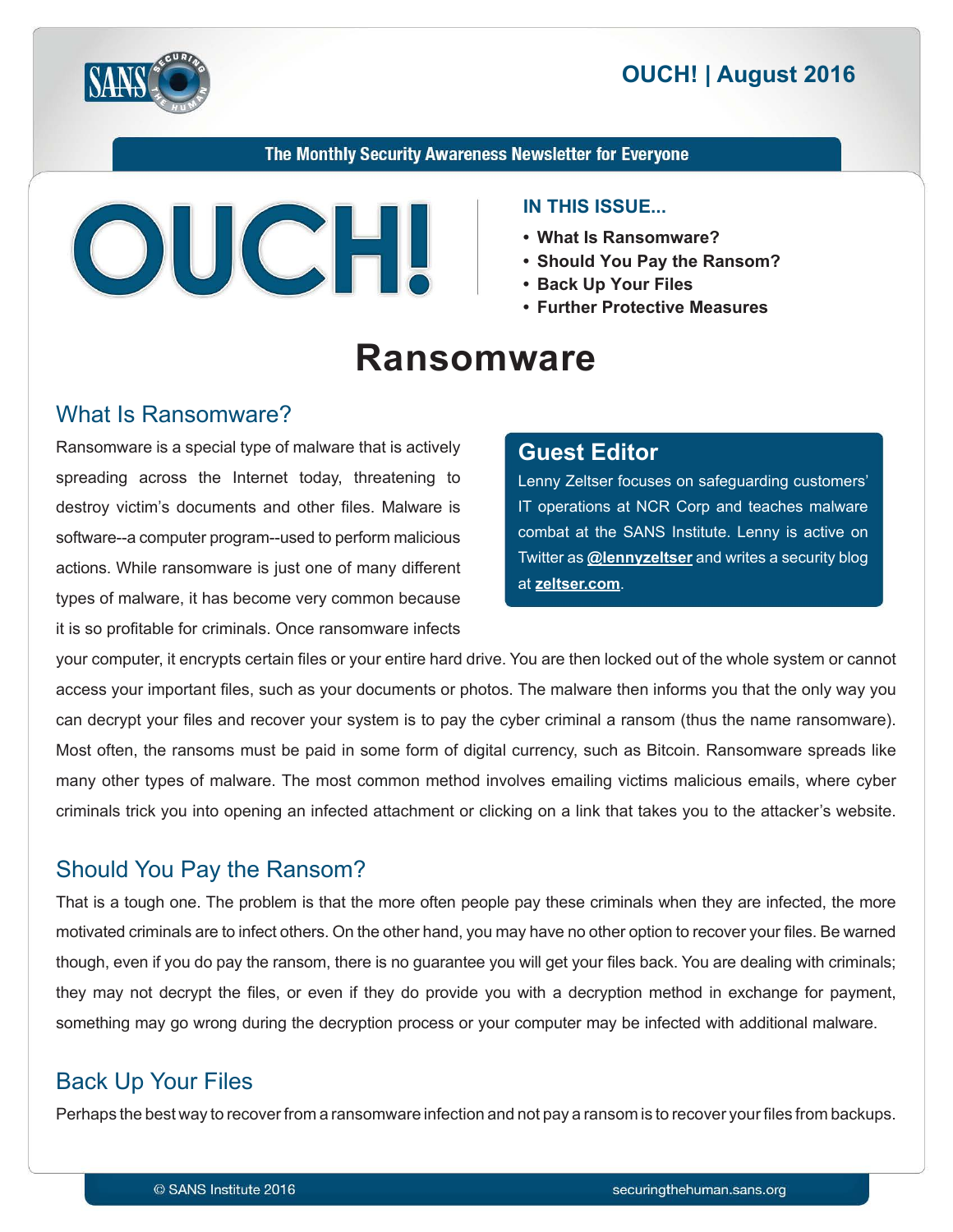# **2016 | OUCH! | August 2016**



### **Ransomware**

This way, even if you get infected with ransomware, you have a way of recovering files after rebuilding or cleaning up your computer. Keep in mind that if your backup can be accessed from the infected system, ransomware might delete or encrypt your backup files. Therefore, it's important to back up files to reputable cloud-based services or to store your backups on external drives that are not always connected to your system. In addition, a common mistake that many people make with backups is to assume that it works without testing whether they can actually recover files. Be sure to requiarly test that your backups are working, and confirm that you can recover the files you need should your system become infected with ransomware. Backups are important, as they also help you recover when you accidentally delete files or your hard drive crashes.



## **Further Protective Measures**

Moreover, you can protect yourself from ransomware infections the same way you would against other types of malware: don't get infected. Start by making sure that you have up-to-date anti-virus software from a trusted vendor. Such tools, sometimes called anti-malware software, are designed to detect and stop malware. However, anti-virus cannot block or remove all malicious programs. Cyber criminals are constantly innovating, developing new and more sophisticated malware that can evade detection. In turn, anti-virus vendors are constantly updating their products with new capabilities to detect malware. In many ways, it has become an arms race, with both sides attempting to outwit the other. Unfortunately, the bad guys are usually one step ahead, which is why you need to ensure you back up your files and employ these additional steps to protect yourself:

Cyber criminals often infect computers or devices by exploiting vulnerabilities in your software. The more current your software is, the fewer known vulnerabilities your systems have and the harder it is for cyber criminals to infect them. Therefore, make sure your operating systems, applications, and devices are enabled to automatically install updates.